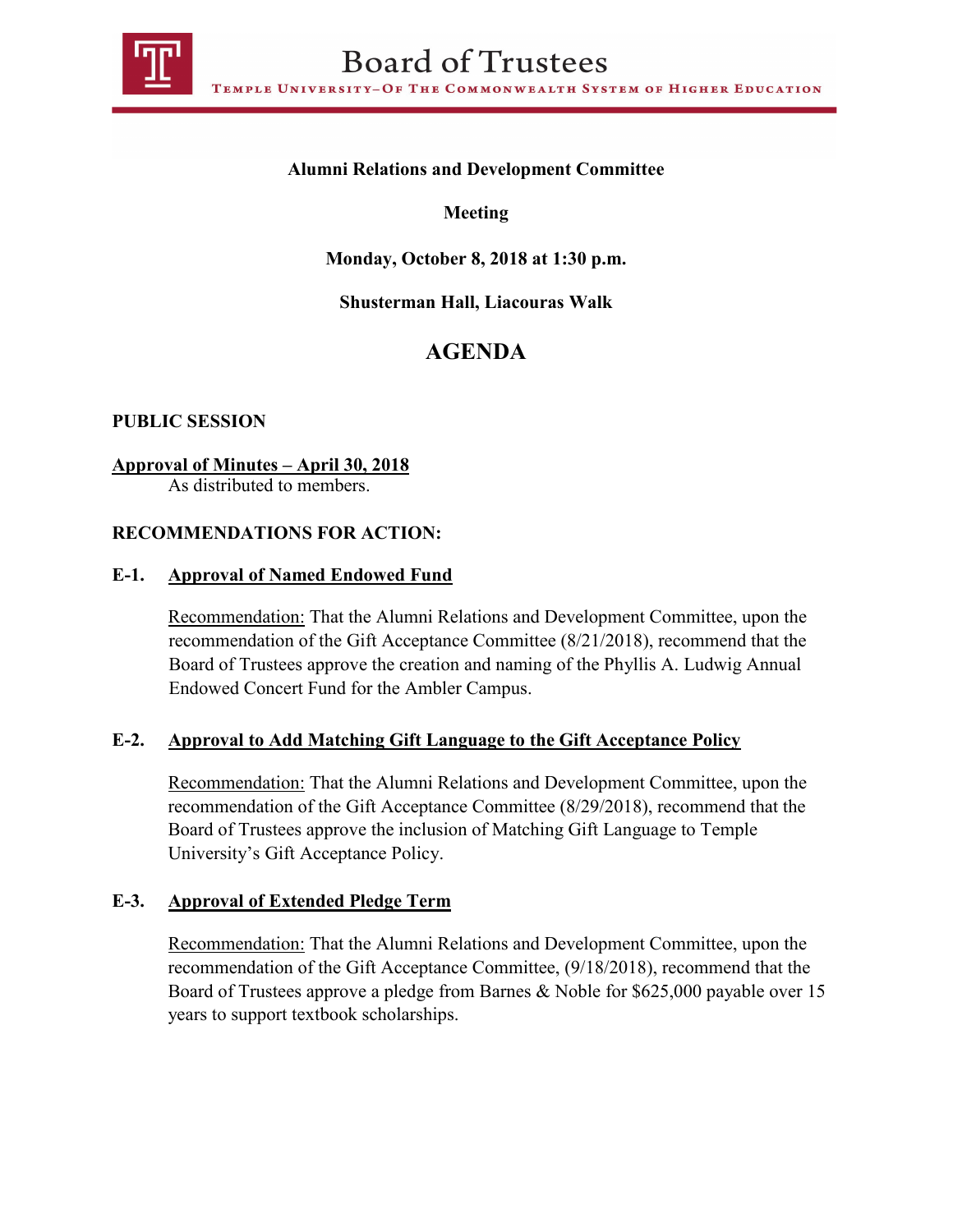### **E-4. Approval of Gift-in-Kind**

Recommendation: That the Alumni Relations and Development Committee, upon the recommendation of the Gift Acceptance Committee (7/27/2018), recommend that the Board of Trustees approve the acceptance of a gift-in-kind from the Estate of Tupac Shakur for the benefit of the Temple Libraries and the Blockson Collection.

## **E-5. Approval of Naming Opportunity**

Recommendation: That the Alumni Relations and Development Committee, upon the recommendation of the Gift Acceptance Committee (8/2/2018), recommend that the Board of Trustees approve the naming of a classroom in Alter Hall in recognition of a gift from The Charles Schwab Foundation.

## **E-6. Approval of Naming Opportunity**

Recommendation: That the Alumni Relations and Development Committee, upon the recommendation of the Gift Acceptance Committee (9/10/2018), recommend that the Board of Trustees approve the naming of a lecture hall at the Kornberg School of Dentistry in recognition of a gift from Jorge Blanco, DMD.

### **E-7. Approval of Naming Opportunity**

Recommendation: That the Alumni Relations and Development Committee, upon the recommendation of the Gift Acceptance Committee (9/17/2018), recommend that the Board of Trustees approve the naming of a 200-seat lecture hall in the Science Education and Research Center in memory of Dr. Hazel Tomlinson.

# **E-8. Approval of Naming Opportunity**

Recommendation: That the Alumni Relations and Development Committee, upon the recommendation of the Gift Acceptance Committee (9/18/2018), recommend that the Board of Trustees approve the naming of a 300 square-foot meeting room in the new Library in honor of Carlyle Conwell Ring.

# **E-9. Approval of Naming Opportunity**

Recommendation: That the Alumni Relations and Development Committee, upon the recommendation of the Gift Acceptance Committee, (9/18/2018), recommend that the Board of Trustees approve the creation and naming of the Lenfest North Philadelphia Workforce Initiative.